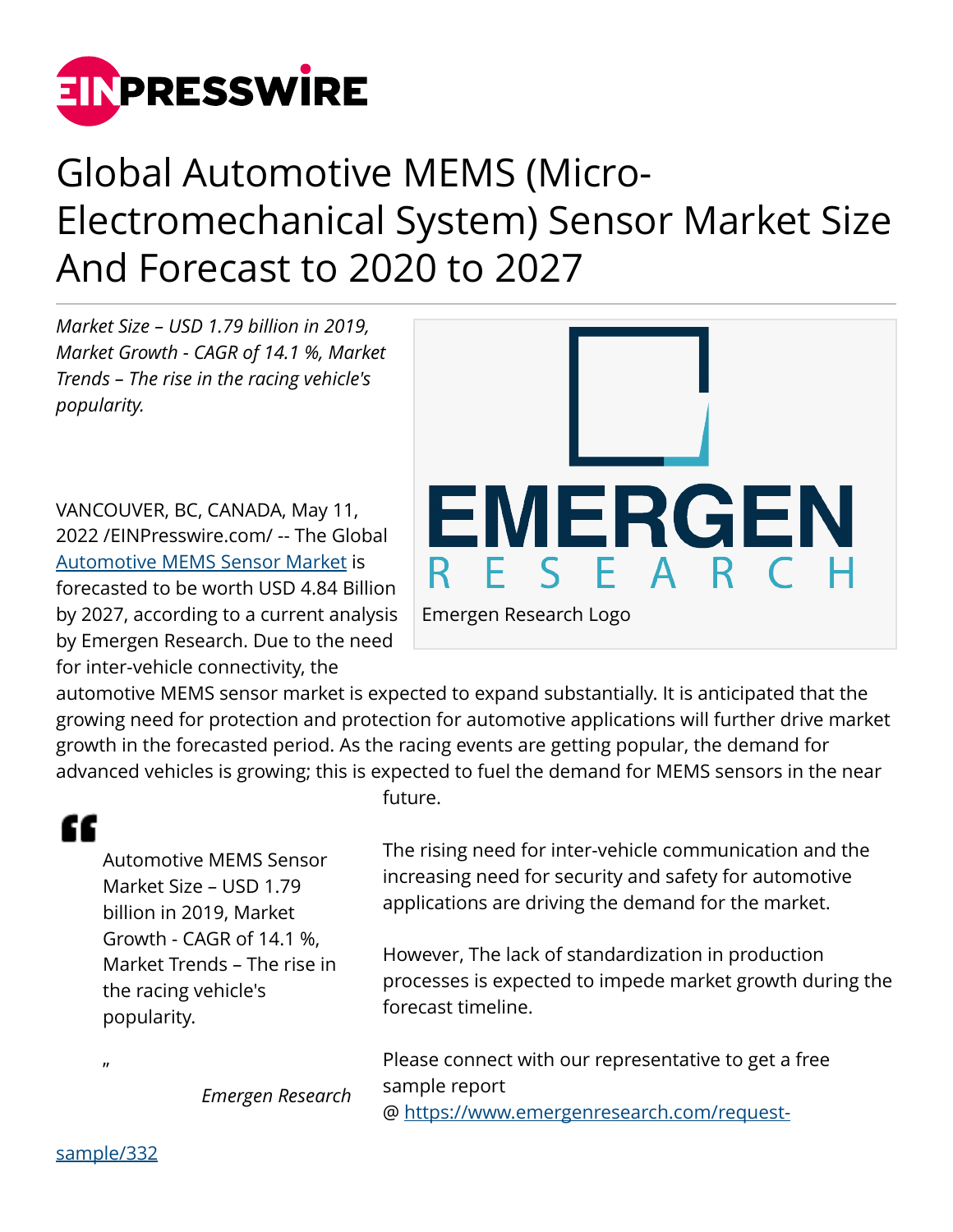Key Highlights From The Report

In March 2020, STMicroelectronics declared that it had reached a contract to acquire Exagan, the French innovator of gallium nitride. This deal would significantly improve its expertise, strategy, and business for high-frequency, high-power automotive, industrial, and consumer applications.

It is expected that the accelerometer segment will dominate the market with a CAGR of 14.6%. For non-critical vehicle applications such as navigation, telematics, security, and infotainment, accelerometers are ideal for enhanced energy-saving functionality.

Due to strict government regulations, significant passenger vehicle production rates, and growing demand for connectivity technologies, safety features, flow control systems, and telematics features in passenger vehicles, the passenger vehicle segment is the largest market over the forecast timeline.

Due to the different applicability and features, the OEM segment is forecasted to hold the largest market during the forecast timeframe, with the OEMs steadily incorporating advanced MEMS sensors into all vehicles.

The Chassis & Safety segment will dominate the market during the forecast period. The chassis and safety applications are driven by the required regulations and policies, such as vehicle stability safety systems, lane departure systems, and vehicle emission control systems.

During the forecast timeframe, the region of North America is expected to hold the largest market as the US has one of the biggest manufacturing plants for automobiles in the world.

Key participants include InvenSense, Inc., Analog Devices, Inc., Panasonic Corporation, Sensata Technologies, Inc., General Electric Company, Robert Bosch GmbH, Freescale Semiconductor, Inc., Murata Manufacturing Co., Ltd., STMicroelectronics N.V., and Hitachi, Ltd. among others.

## Competitive Landscape:

The latest study provides an insightful analysis of the broad competitive landscape of the global Automotive MEMS Sensor Market , emphasizing the key market rivals and their company profiles. A wide array of strategic initiatives, such as new business deals, mergers & acquisitions, collaborations, joint ventures, technological upgradation, and recent product launches, undertaken by these companies has been discussed in the report. The report analyzes various elements of the market's competitive scenario, such as the regulatory standards and policies implemented across the industry over recent years.

Get Access to Full summary of this report [@https://www.emergenresearch.com/industry-](https://www.emergenresearch.com/industry-report/automotive-mems-sensor-market)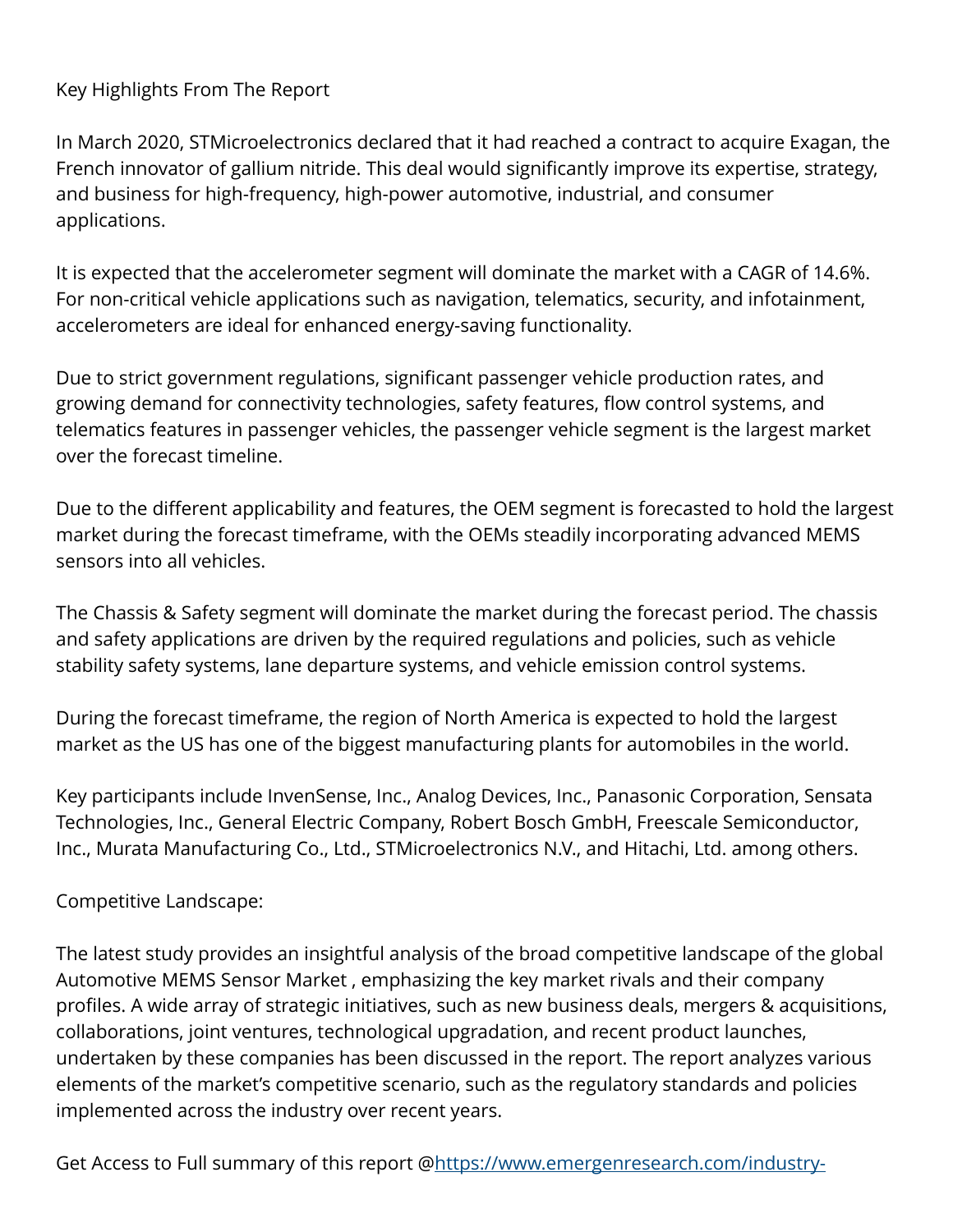## [report/automotive-mems-sensor-market](https://www.emergenresearch.com/industry-report/automotive-mems-sensor-market)

Emergen Research has segmented the global Automotive MEMS Sensor Market on the basis of type, sales channel, vehicle type, application, and region:

Type Outlook (Revenue, USD Billion; 2017-2027)

Gyroscope

Pressure Sensor

Accelerometer

**Others** 

Sales Channel Outlook (Revenue, USD Billion; 2017-2027)

**OEMs** 

Aftermarket

Vehicle Type Outlook (Revenue, USD Billion; 2017-2027)

Commercial

Passenger

Application Outlook (Revenue, USD Billion; 2017-2027)

Powertrain

Infotainment

Chassis & Safety

Body Electronics

**Others** 

Regional Outlook (Revenue, USD Billion; 2017-2027)

North America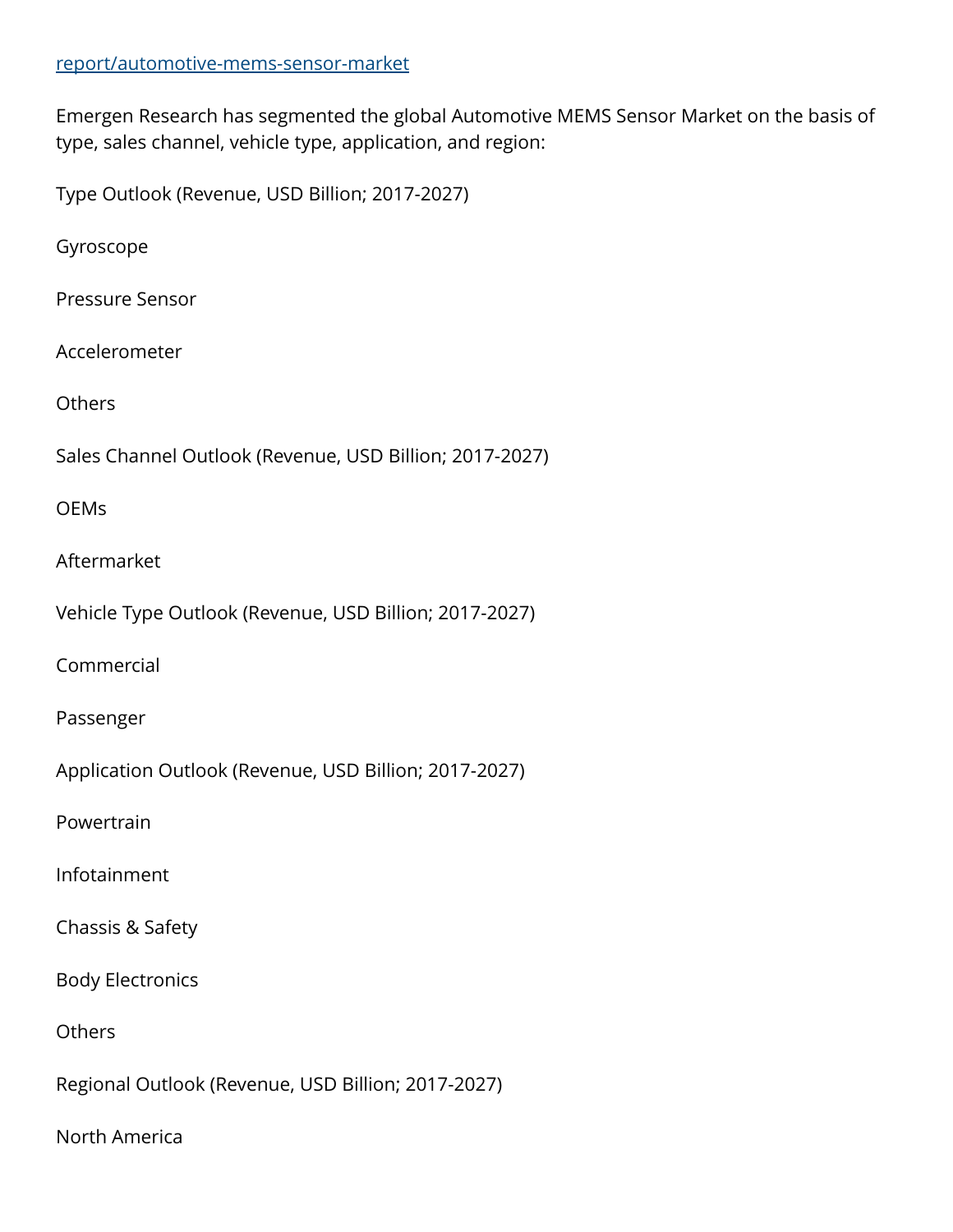U.S.

| Canada         |
|----------------|
| Mexico         |
| Europe         |
| Germany        |
| UK             |
| France         |
| <b>BENELUX</b> |
| Rest of Europe |
| Asia Pacific   |
| China          |
| Japan          |
| South Korea    |
| India          |
| Rest of APAC   |
| Latin America  |
| <b>Brazil</b>  |
| Rest of LATAM  |
| <b>MEA</b>     |
| Saudi Arabia   |
| <b>UAE</b>     |
| Rest of MEA    |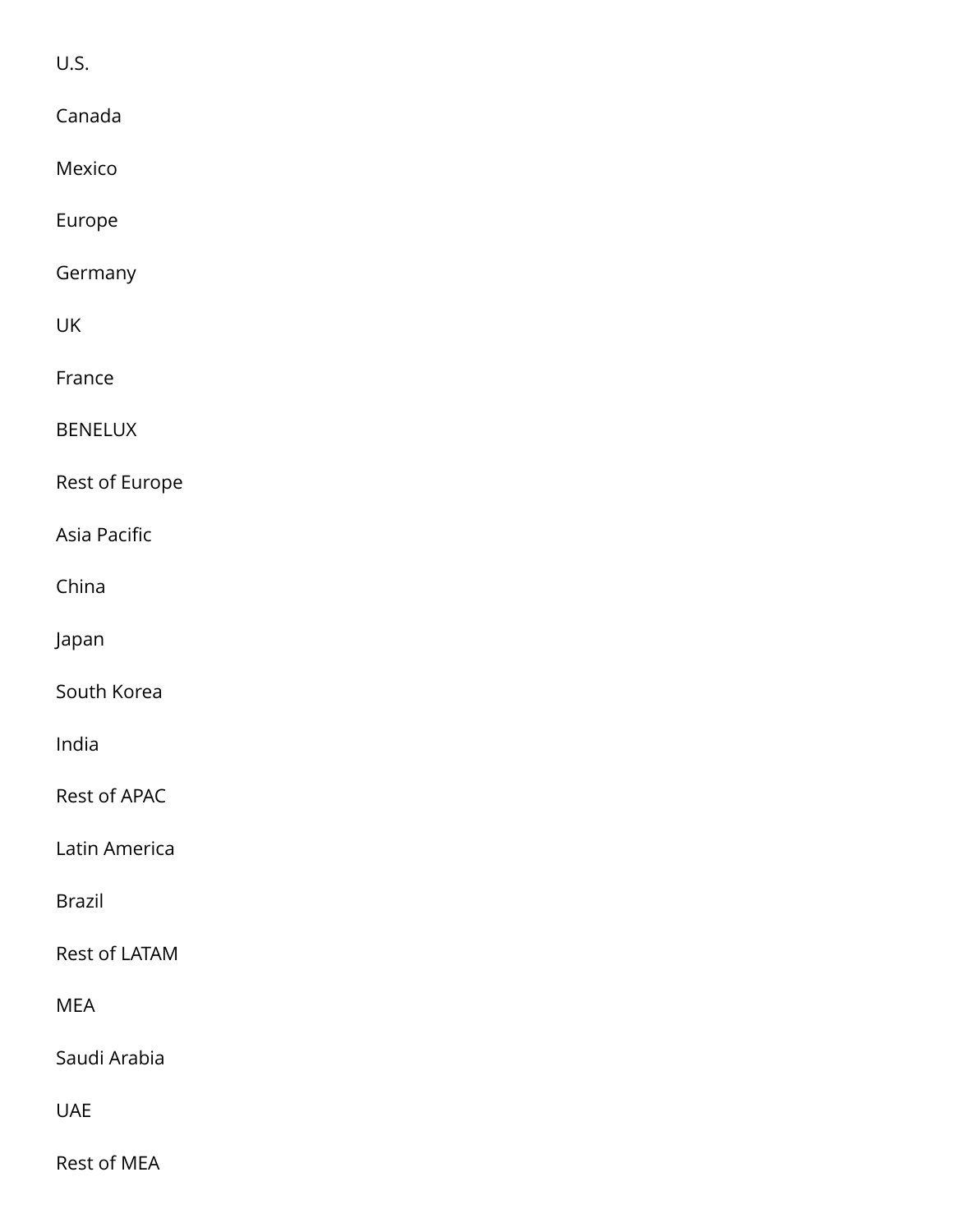Questions addressed in the report:

What is the estimated market growth rate throughout the forecast period?

Which end-use industry is expected to witness the highest demand for Automotive MEMS Sensor market in the near future?

What is the regulatory framework governing the application of Automotive MEMS Sensor Market in the food industry?

Which manufacturing processes are utilized for the production of Automotive MEMS Sensor Market ?

Make an inquiry and request for customization @[https://www.emergenresearch.com/request](https://www.emergenresearch.com/request-for-customization/332)[for-customization/332](https://www.emergenresearch.com/request-for-customization/332)

Table of Contents:

- 1 Scope of the Report
- 1.1 Market Introduction
- 1.2 Research Objectives
- 1.3 Years Considered
- 1.4 Market Research Methodology
- 1.5 Economic Indicators
- 1.6 Currency Considered
- 2 Executive Summary
- 3 Global Automotive MEMS Sensor by Players
- 4 Automotive MEMS Sensor by Regions
- 4.1 Automotive MEMS Sensor Market Size by Regions
- 4.2 Americas Automotive MEMS Sensor Market Size Growth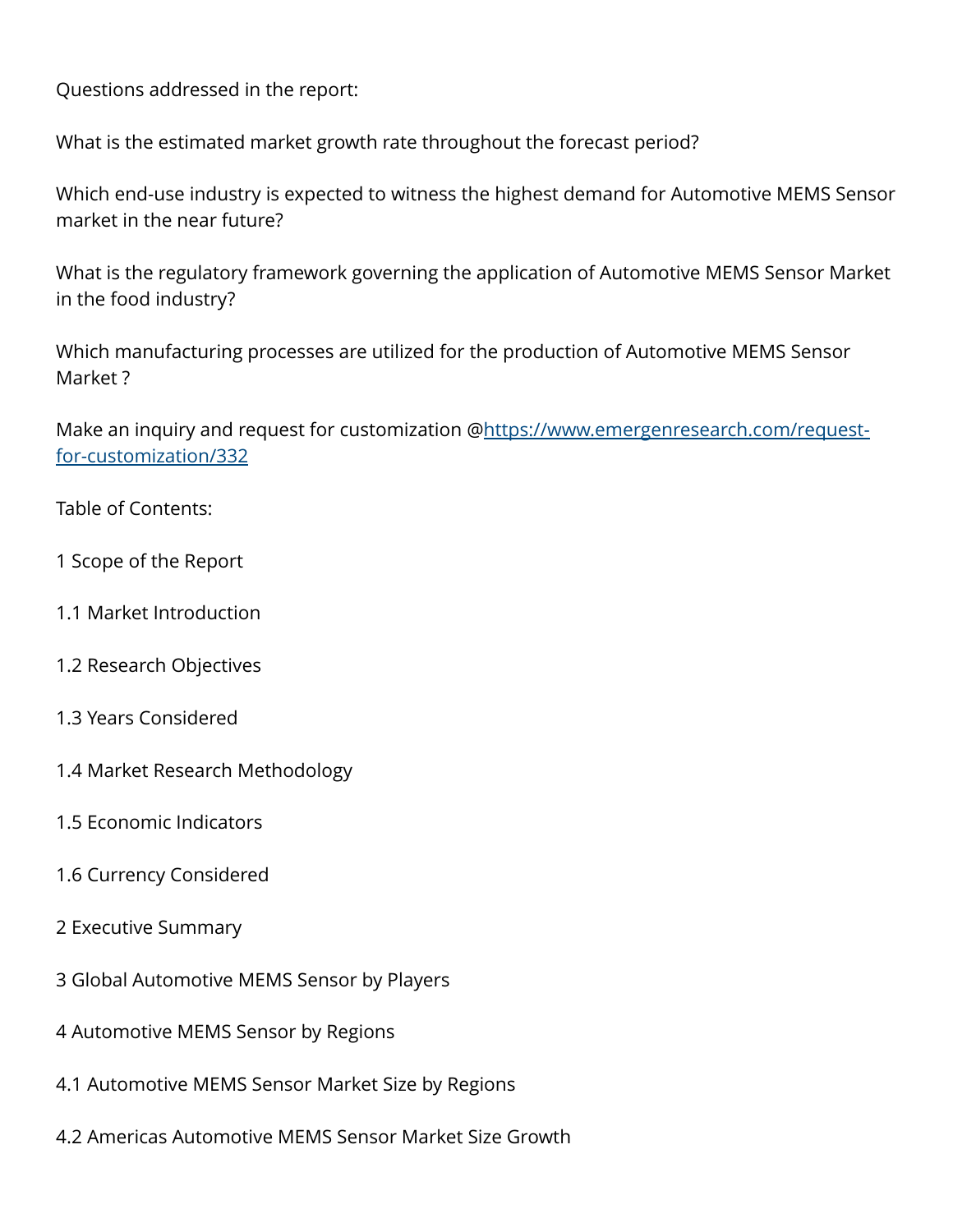- 4.3 APAC Automotive MEMS Sensor Market Size Growth
- 4.4 Europe Automotive MEMS Sensor Market Size Growth
- 4.5 Middle East & Africa Automotive MEMS Sensor Market Size Growth
- 5 Americas
- 6 APAC
- 7 Europe
- 8 Middle East & Africa
- 9 Market Drivers, Challenges and Trends
- 9.1 Market Drivers and Impact
- 9.1.1 Growing Demand from Key Regions
- 9.1.2 Growing Demand from Key Applications and Potential Industries
- 9.2 Market Challenges and Impact
- 9.3 Market Trends
- 10 Global Automotive MEMS Sensor Market Forecast
- 11 Key Players Analysis
- 12 Research Findings and Conclusion

Proceed to buy the Full Report:<https://www.emergenresearch.com/select-license/332>

Benefits of Purchasing Global Automotive MEMS Sensor Market Report:

Inimitable Expertise: Analysts will provide deep insights into the reports.

Analyst Support: Get your query resolved from our team before and after purchasing the report.

Strategic Recommendations: The report is helpful for the start-ups, and new entrants as it provides comprehensive analysis and recommendations on the basis of qualitative and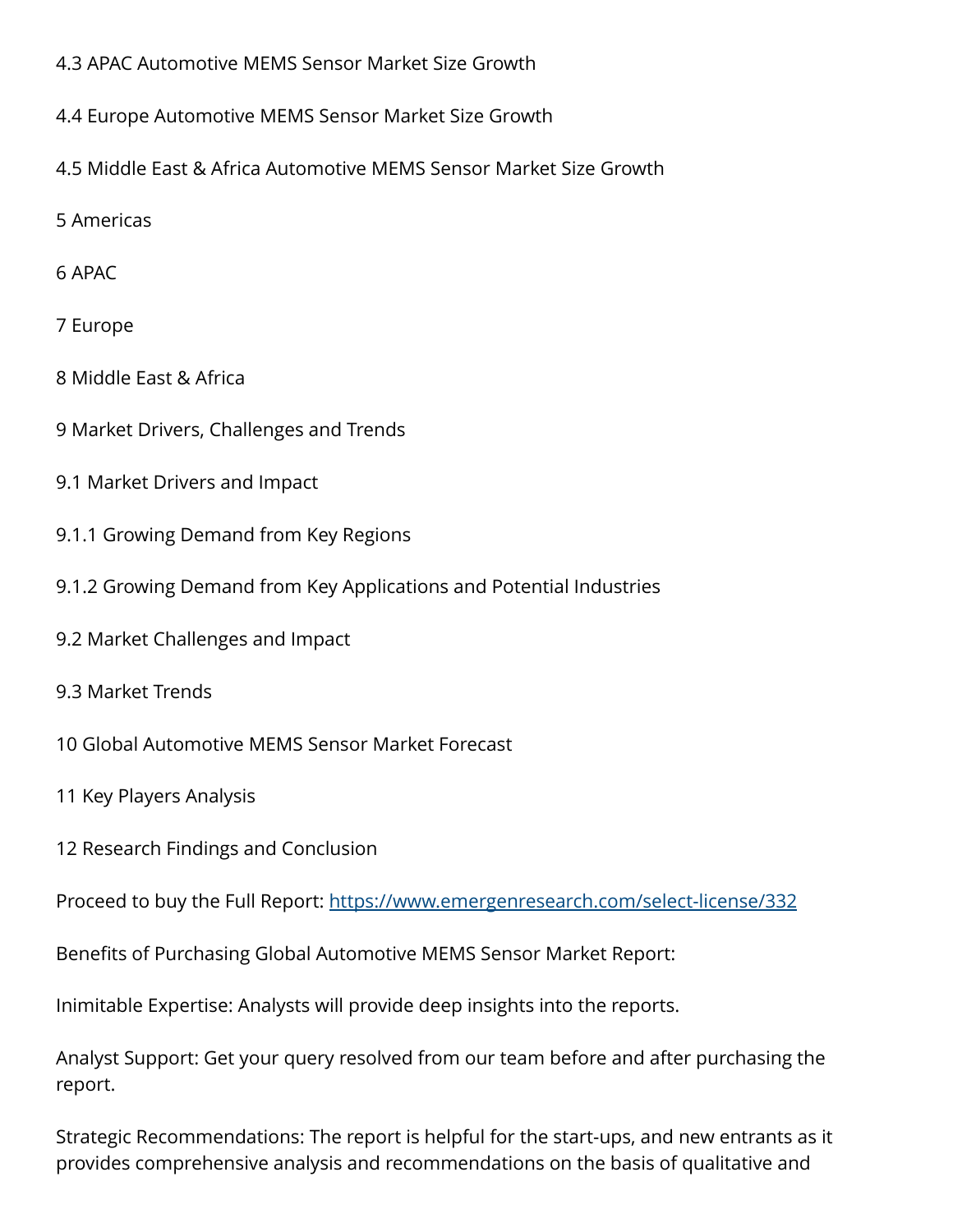quantitative analysis.

Customer's Satisfaction: Our team will assist with all your research needs and customizes the report.

Assured Quality: We focus on the quality and accuracy of the report.

Finally, all aspects of the Automotive MEMS Sensor market are quantitatively as well qualitatively assessed to study the global as well as regional market comparatively. This market study presents critical information and factual data about the market providing an overall statistical study of this market on the basis of market drivers, limitations and its future prospects.

Explore more Emergen Research Reports @

Soil Monitoring [https://marketographics.com/how-smart-soil-irrigation-monitoring-system-can](https://marketographics.com/how-smart-soil-irrigation-monitoring-system-can-be-helpful-to-monitor-crop-production/)[be-helpful-to-monitor-crop-production/](https://marketographics.com/how-smart-soil-irrigation-monitoring-system-can-be-helpful-to-monitor-crop-production/) 

Drip Irrigation [https://marketographics.com/drip-irrigation-as-the-most-efficient-irrigation](https://marketographics.com/drip-irrigation-as-the-most-efficient-irrigation-system-type-emergen-research/)[system-type-emergen-research/](https://marketographics.com/drip-irrigation-as-the-most-efficient-irrigation-system-type-emergen-research/)

Micro Mobility [https://marketographics.com/micro-mobility-the-next-wave-of-urban](https://marketographics.com/micro-mobility-the-next-wave-of-urban-transportation-increasing-adoption-of-advanced-telematics-technologies/)[transportation-increasing-adoption-of-advanced-telematics-technologies/](https://marketographics.com/micro-mobility-the-next-wave-of-urban-transportation-increasing-adoption-of-advanced-telematics-technologies/)

Vehicle-to-Everything (V2X) [https://marketographics.com/vehicle-to-everything-v2x-a-reality](https://marketographics.com/vehicle-to-everything-v2x-a-reality-towards-fully-autonomous-driving/)[towards-fully-autonomous-driving/](https://marketographics.com/vehicle-to-everything-v2x-a-reality-towards-fully-autonomous-driving/)

Solar Vehicle  [https://marketographics.com/solar-vehicle-market-projected-to-witness-vigorous](https://marketographics.com/solar-vehicle-market-projected-to-witness-vigorous-expansion-by-2027/)[expansion-by-2027/](https://marketographics.com/solar-vehicle-market-projected-to-witness-vigorous-expansion-by-2027/)

Head-up Display  [https://marketographics.com/top-10-head-up-display-companies-worldwide](https://marketographics.com/top-10-head-up-display-companies-worldwide-emergen-research/)[emergen-research/](https://marketographics.com/top-10-head-up-display-companies-worldwide-emergen-research/) 

Car Tuning  [https://marketographics.com/car-tuning-market-increasing-demand-and-is](https://marketographics.com/car-tuning-market-increasing-demand-and-is-expected-to-drive-the-market-growth/)[expected-to-drive-the-market-growth/](https://marketographics.com/car-tuning-market-increasing-demand-and-is-expected-to-drive-the-market-growth/)

About us :

Emergen Research is a market research and consulting company that provides syndicated research reports, customized research reports, and consulting services. Our solutions purely focus on your purpose to locate, target, and analyze consumer behavior shifts across demographics, across industries, and help clients make smarter business decisions. We offer market intelligence studies ensuring relevant and fact-based research across multiple industries, including Healthcare, Touch Points, Chemicals, Types, and Energy.